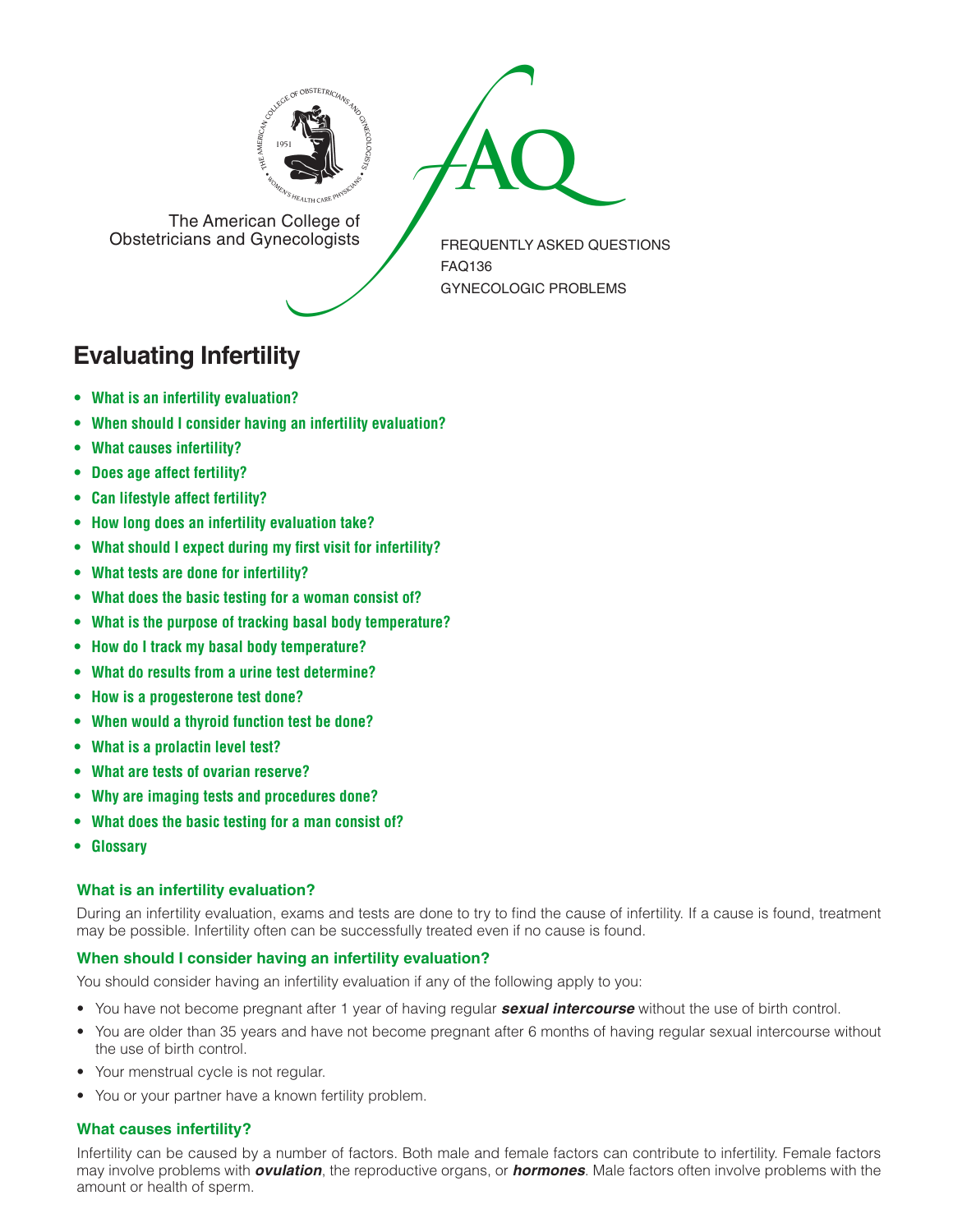## <span id="page-1-0"></span>**Does age affect fertility?**

Yes. A woman begins life with a fixed number of eggs. This number decreases as she grows older. For healthy, young couples, the chance that a woman will become pregnant is about 20% in any single menstrual cycle. This percentage starts to decline in a woman's early 30s. It declines more rapidly after age 37 years. A man's fertility also declines with age, but not as predictably.

# <span id="page-1-1"></span>**Can lifestyle affect fertility?**

Lifestyle factors can play a role in infertility. For women, being underweight, being overweight, or excessive exercise may be associated with infertility. Drinking alcohol at moderate or heavy levels and smoking may make it difficult for a woman to get pregnant. For men, smoking, heavy drinking, marijuana use, and anabolic steroid use can reduce sperm count and movement. Smoking also can lead to *erectile dysfunction*.

### <span id="page-1-2"></span>**How long does an infertility evaluation take?**

The infertility evaluation can be finished within a few menstrual cycles in most cases.

### <span id="page-1-3"></span>**What should I expect during my first visit for infertility?**

The first visit usually involves a detailed medical history and a physical exam. During the medical history, you will be asked questions about your menstrual period, abnormal vaginal bleeding or discharge, pelvic pain, and disorders that can affect reproduction, such as thyroid disease. If you have a male partner, both of you will be asked about the following health issues:

- Medications (both prescription and over-the-counter) and herbal remedies
- • Illnesses, including *sexually transmitted diseases*, and past surgery
- Birth defects in your family
- Past pregnancies and their outcomes
- Use of tobacco, alcohol, and illegal drugs
- Occupation
	- You and your partner also will be asked questions about your sexual history:
- Methods of birth control
- How long you have been trying to become pregnant
- How often you have sex and whether or not you have difficulties
- If you use lubricants during sex
- Prior sexual relationships

# <span id="page-1-4"></span>**What tests are done for infertility?**

Tests for infertility include laboratory tests, imaging tests, and certain procedures.

#### <span id="page-1-5"></span>**What does the basic testing for a woman consist of?**

Laboratory tests include tracking *basal body temperature*, a urine test, a *progesterone* test, thyroid function tests, prolactin level test, and tests of ovarian reserve. Imaging tests and procedures include an *ultrasound* exam, *hysterosalpingography*, *sonohysterography*, *hysteroscopy*, and *laparoscopy*. You may not have all of these tests and procedures. Some are done based on results of previous tests and procedures.

#### <span id="page-1-6"></span>**What is the purpose of tracking basal body temperature?**

Tracking basal body temperature is a way to tell whether ovulation has occurred. After a woman ovulates, her body temperature increases slightly.

#### <span id="page-1-7"></span>**How do I track my basal body temperature?**

To perform this test, you will need to take your temperature by mouth every morning before you get out of bed. You record it on a chart for two or three menstrual cycles.

#### <span id="page-1-8"></span>**What do results from a urine test determine?**

Urine test results determine when and if you ovulate. The test detects *luteinizing hormone (LH)* in the urine. LH triggers the release of an egg.

#### <span id="page-1-9"></span>**How is a progesterone test done?**

A sample of blood is taken on a given day in the menstrual cycle. The level of the hormone progesterone is measured. An increased level shows that you have ovulated.

#### <span id="page-1-10"></span>**When would a thyroid function test be done?**

Thyroid function problems can affect fertility. If a problem is suspected with your thyroid gland, levels of hormones that control the thyroid gland are measured to see if it is working normally.